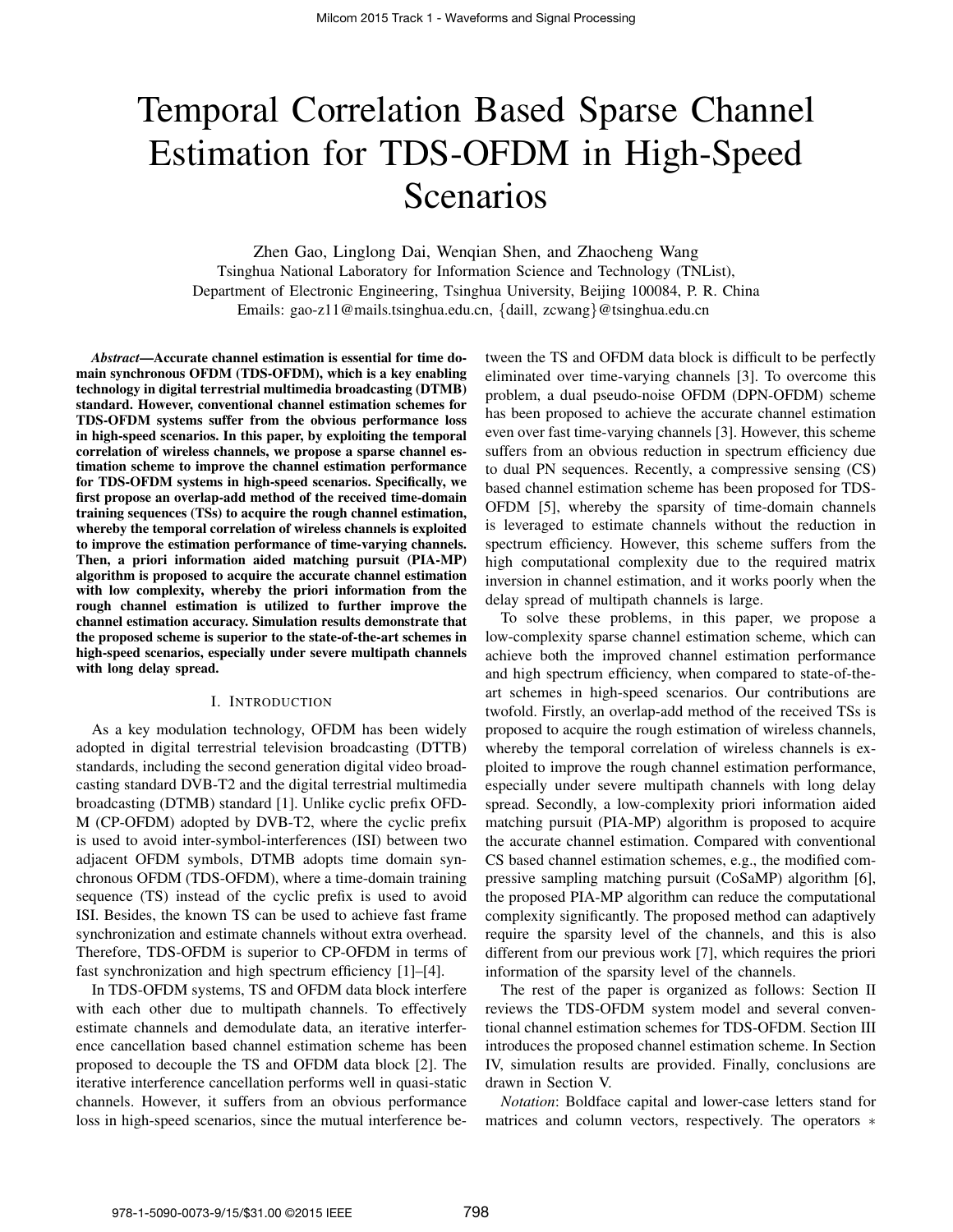

Fig. 1. Several conventional channel estimation schemes for TDS-OFDM systems: (a) Iterative interference cancellation based scheme; (b) DPN-OFDM scheme; (b) Compressive sensing based scheme.

and *⊗* represent the linear convolution and circular correlation, respectively.  $|\cdot|_c$  denotes the cardinality of a set, and *⌊·⌋* denotes the integer floor operator. While the transpose, conjugate transpose, and Moore-Penrose matrix inversion are denoted by  $(\cdot)^{T}$ ,  $(\cdot)^{H}$ , and  $(\cdot)^{\dagger}$ , respectively. supt $\{x\}$  is a set whose elements are indices of the non-zero elements of the vector **x**. The *r*-sparse vector of **x** is denoted by  $\mathbf{x}\rangle_r$ , which is generated by retaining the *r* largest elements of **x** and setting the rest of the elements to zero. **x***|*<sup>Γ</sup> denotes the entries of **x** defined in the set  $\Gamma$ , while  $\Phi|_{\Gamma}$  denotes the sub-matrix consists of columns of **Φ** defined in the set Γ.

#### II. SYSTEM MODEL

In the time domain, each TDS-OFDM symbol consists of a TS and the following OFDM data block. For the *i*th TDS-OFDM symbol, the TS is a known PN sequence  $c =$  $[c_0, c_1, \cdots, c_{M-1}]^T$  of length *M*, and the subsequent OFDM data block is  $\mathbf{x}_i = [x_{i,0}, x_{i,1}, \cdots, x_{i,N-1}]^T$  of length *N*. Hence, the *i*th TDS-OFDM symbol in the time domain can be expressed as  $\mathbf{s}_i = [\mathbf{c}^T \ \mathbf{x}_i^T]^T$ .

At the receiver side, the received signal can be expressed as  $\mathbf{r}_i = \mathbf{s}_i \cdot \mathbf{h}_i + \mathbf{n}_i$ , where  $\mathbf{n}_i$  is the zero mean additive white Gaussian noise (AWGN), and  $h_i$  is the time-varying channel impulse response (CIR). Since  $h_i$  can be considered to be quasi-static during the *i*th TDS-OFDM symbol, we get the vector form of CIR, i.e.,  $\mathbf{h}_i = [h_{i,0}, h_{i,1}, \cdots, h_{i,L-1}]^T$ , where *L* is the delay spread. Meanwhile, due to the sparsity of wireless channels [8]–[14], we have  $P = |\text{supt } (\mathbf{h}_i)|_c \ll L$ , where *P* is the number of resolvable propagation paths.

Fig. 1 illustrates several existing channel estimation schemes for TDS-OFDM systems. As shown in Fig. 1 (a), the conventional iterative interference cancellation scheme using single PN has the high spectrum efficiency. However, the mutual interference between the PN sequence and OFDM data block cannot be perfectly removed over fast time-varying channels [2], which restricts its application in high-speed scenarios. DPN-OFDM scheme, as shown in Fig. 1 (b), can achieve good channel estimation performance even in highspeed scenarios, since an extra PN sequence is adopted to prevent the second PN sequence from being contaminated by the preceding OFDM data block. This scheme can achieve the accurate channel estimation over fast time-varying channels,



Fig. 2. Snapshot of CIRs during four adjacent TDS-OFDM symbols over ITU-VA channel with the receiver's mobile speed of 120 km/h .

however, at the cost of the obvious reduction in spectrum efficiency, especially for broadcasting systems with long delay spread.

Generally, the length of the TS in TDS-OFDM systems is designed to be longer than the maximum delay spread to ensure the reliable system performance in the worst case. However, the actual delay spread *L* is often less or even much less than the length of the guard interval *M* in the most practical scenes. Hence there is an IBI-free region of small size  $G = M - L + 1$  at the end of the received PN sequence. By exploiting the IBI-free region, as shown in Fig. 1 (c), [5] proposed a modified CoSaMP algorithm based channel estimation scheme, which can reconstruct the channel of large size from the IBI-free region of small size due to the sparsity of wireless channels [10]. However, this scheme suffers from the high computational complexity due to the required matrix inversion operations in channel estimation. Moreover, when the delay spread of multipath channels is large, this scheme works poorly due to the reduced size of the IBI-free region.

Fortunately, extensive experiments show that wireless channels appear the temporal correlation, which can be leveraged to overcome the challenging channel estimation problem in TDS-OFDM. The temporal channel correlation implies that, for time-varying channels, the path delays usually vary slower than its gains [15]. Even in high-speed scenarios, although path gains of several adjacent TDS-OFDM symbols change obviously, path delays remain almost unchanged [16]. For example, Fig. 2 shows the snapshot of CIRs during four adjacent TDS-OFDM symbols over International Telecommunications Union Vehicular A (ITU-VA) channel [17] with the receiver's mobile speed of 120 km/h, where the carrier frequency  $f_c = 634 \text{ MHz}$ and the system band  $f_s = 1/T_s = 7.56$  MHz are considered. From Fig. 2, it can be observed that although path gains are different from one TDS-OFDM symbol to another, path delays are virtually unchanged. Such temporal correlation of wireless channels inspires us to jointly exploit several adjacent IBI-free regions to improve the estimation performance of time-varying channels.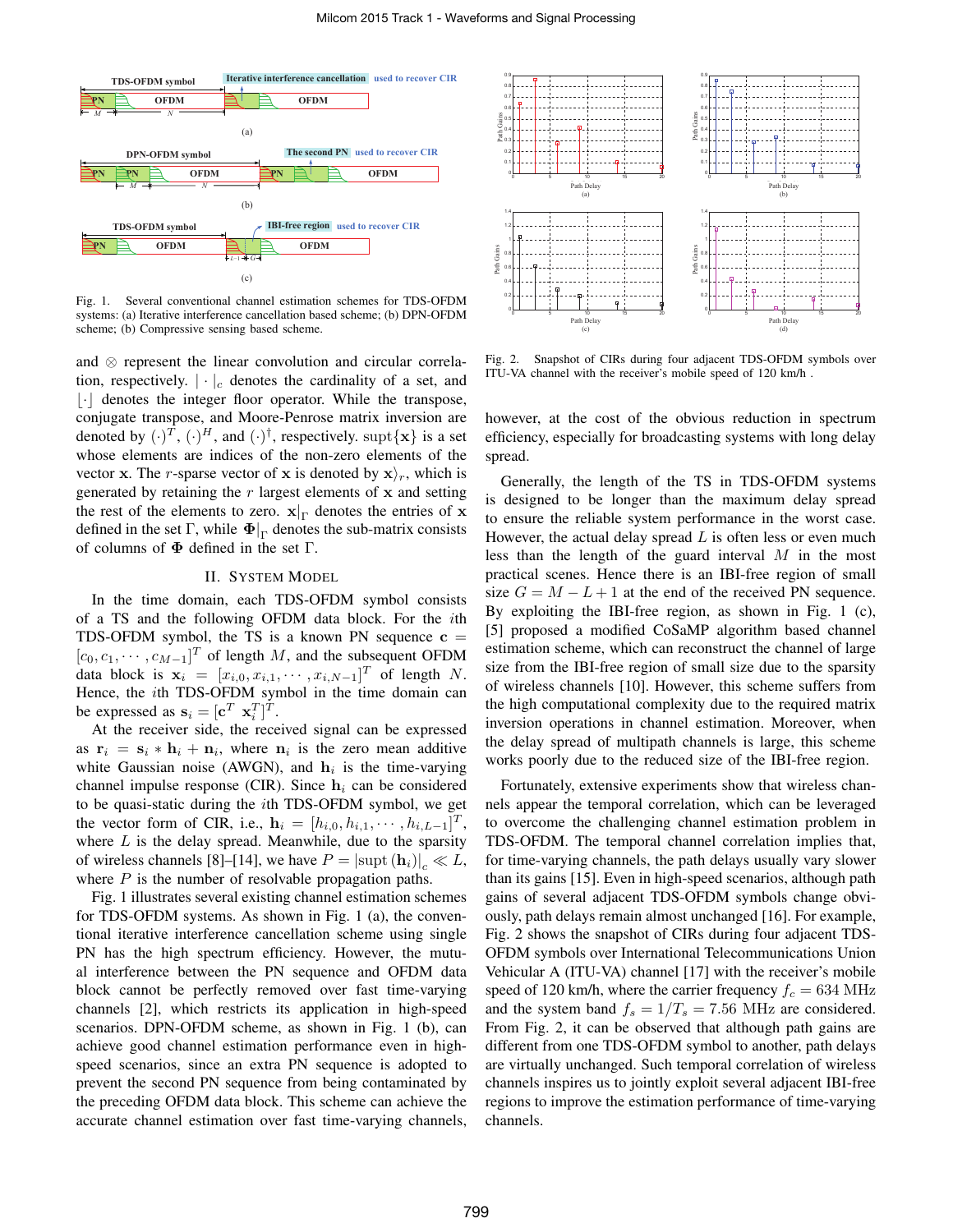# III. TEMPORAL CORRELATION BASED SPARSE CHANNEL ESTIMATION SCHEME FOR TDS-OFDM SYSTEMS

In this section, we propose a low-complexity sparse channel estimation scheme for TDS-OFDM systems in high-speed scenarios, whereby the temporal correlation of wireless channels is leveraged to improve the channel estimation performance. Moreover, the computational complexity and spectrum efficiency of the proposed scheme are discussed.

## *A. Proposed Temporal Correlation Based Sparse Channel Estimation Scheme*

The proposed channel estimation scheme consists of four steps. First, the rough estimation of delay spread and path delays are acquired. Second, the rough estimation of channel gains are obtained. Third, the proposed PIA-MP algorithm is used to acquire the accurate estimation of path delays with the aid of priori information from the first two steps. Finally, a minimum mean square error (MMSE) estimator is used to obtain the accurate estimation of path gains.

For high-speed scenarios, as discussed in Section II, the CIR in the time interval of  $T_c$  can be considered to share the same sparse pattern due to the temporal correlation of wireless channels, where  $T_c$  is mainly determined by the mobile speed of the receiver and the carrier frequency [15], [16]. Hence channel delays can be considered to remain almost unchanged during 2*Rd−*1 TDS-OFDM symbols, where  $R_d = \left| \frac{T_c}{2T_s(M+N)} \right|$ . Meanwhile, over the time interval of  $T_c$ , channel gains can be expressed as  $|\alpha_{i,p}| \exp(\phi_0 + 2\pi f_d t)$  [18], where  $\alpha_{i,p}$  is the *p*th path gain in the *i*th OFDM symbol,  $\phi_0$ is the initial phase,  $t$  denotes time,  $f_d$  is doppler frequency offset, and  $f_d$  can be easily estimated at the receiver [18]. Clearly, the phase variation of the complex path gain is less than  $\pi$  over the time interval of  $1/(2f_d)$ , or equivalently during  $R_g = \left| \frac{1}{2f_dT_s(M+N)} \right|$ | adjacent TDS-OFDM symbols. Therefore, by averaging the CIR estimation of  $R_q$  adjacent TDS-OFDM symbols, we can improve the effective signal to noise ratio (SNR) and acquire more accurate channel estimation. Finally, channel is considered to be quasi-static during one TDS-OFDM symbol, i.e., both path delays and path gains remain unchanged during one TDS-OFDM symbol [16].

*1) Step 1: Rough Estimation of Delay Spread and Path Delays:* We jointly use the overlap-add results of the received TSs from the  $(i-R_d+1)$ th to  $(i+R_d)$ th TDS-OFDM symbols. Specifically, we superpose the TS tail part caused by the multipath channels on the preceding TS main part, and this process can be expressed as

$$
\mathbf{r}_k = \mathbf{r}_{k,\text{main}} + \mathbf{r}_{k,\text{tail}}, i - R_d + 1 \le k \le i + R_d, \quad (1)
$$

and  $\mathbf{r}_{k,\text{main}}$  and  $\mathbf{r}_{k,\text{tail}}$  can be expressed as

$$
\mathbf{r}_{k,\text{main}} = \mathbf{\Psi}_k \mathbf{h}_k + \mathbf{n}_{k,\text{main}}, i - R_d + 1 \le k \le i + R_d, \tag{2}
$$

$$
\mathbf{r}_{k,\text{tail}} = \mathbf{\Theta}_k \mathbf{h}_k + \mathbf{n}_{k,\text{tail}} \cdot i - R_d + 1 \le k \le i + R_d,\tag{3}
$$

where  $n_{l,\text{main}}$ ,  $n_{l,\text{tail}}$  are the zero mean AWGN vectors, and

$$
\Psi_k = \begin{bmatrix}\nc_0 & x_{k-1,N-1} & x_{k-1,N-2} & \cdots & x_{k-1,N-L+1} \\
c_1 & c_0 & x_{k-1,N-1} & \cdots & x_{k-1,N-L+2} \\
\vdots & \vdots & \vdots & \ddots & \vdots \\
c_{L-1} & c_{L-2} & c_{L-3} & \cdots & c_0 \\
\vdots & \vdots & \vdots & \ddots & \vdots \\
c_{M-1} & c_{M-2} & c_{M-3} & \cdots & c_{M-L}\n\end{bmatrix}_{M \times L}
$$

$$
\Theta_k = \left[\begin{array}{cccccc} x_{k,0} & c_{M-1} & c_{M-2} & \cdots & c_{M-L+1} \\ x_{k,1} & x_{k,0} & c_{M-1} & \cdots & c_{M-L+2} \\ \vdots & \vdots & \ddots & \vdots & \vdots \\ x_{k,L-1} & x_{k,L-2} & x_{k,L-3} & \cdots & x_{k,0} \\ \vdots & \vdots & \vdots & \ddots & \vdots \\ x_{k,M-1} & x_{k,M-2} & x_{k,M-3} & \cdots & x_{k,M-L} \end{array}\right]_{M \times L}
$$

We average the overlap-add results of  $R_g$  adjacent TDS-OFDM symbols, then circularly correlate the averaged result with the known TS, whereby the good auto-correlation and circular cross-correlation property of the TS are exploited. The circular correlation can be expressed as

$$
\tilde{\mathbf{h}}_q = \frac{\mathbf{c} \otimes \sum_{k=q}^{q+R_g} \mathbf{r}_k}{M(R_g+1)}, i - R_d + 1 \le q \le i + R_d - R_g, \quad (4)
$$

Therefore, the rough channel estimation  $\overline{\mathbf{h}}$  is

$$
\bar{\mathbf{h}} = \sum_{q=i-R_d+1}^{i+R_d-R_g} \text{abs}\{\tilde{\mathbf{h}}_q\} / (2R_d - R_g). \tag{5}
$$

As a result, path delays of the most significant taps  $D_0 =$  $\{\bar{h}_{\tau_1}\}\n\geq E_{\text{th}}\}_{\tau_1=0}^{L-1}$  are retained, where  $\{\bar{h}_{\tau_1}\}_{\tau_1=0}^{L-1}$  are the elements of  $\bar{h}$ , and  $E_{th}$  is the power threshold according to [19]. Moreover, the delay spread can be estimated from the rough channel estimation, i.e.,  $\hat{L} = \max\{D_0\}$ . Besides, according to the initial channel sparsity level  $S_0 = |D_0|_c$ , we consider the practical channel sparsity level  $S \geq S_0$  [16].

*2) Step 2: Rough Estimation of Path Gains:* The received TSs of the *i*th and  $(i + 1)$ th TDS-OFDM symbols are jointly exploited to acquire the rough estimation of path gains, i.e.,

$$
\bar{\mathbf{h}}' = \mathbf{c} \otimes \sum_{k=i}^{i+1} (\mathbf{r}_{k,\text{main}} + \mathbf{r}'_{k,\text{tail}})/(2M), \tag{6}
$$

where  $\mathbf{r}'_{k,\text{tail}}$  is the vector whose first  $\widehat{L}$  elements are the first  $\overline{L}$  elements of  $\mathbf{r}_{k,\text{tail}}$ , while its rest elements are set to zero.

The rough estimations of the delay spread, path delays and path gains acquired in *Steps 1* and *2* provide the priori information of wireless channels to assist the accurate channel estimation using the PIA-MP algorithm in the following two steps.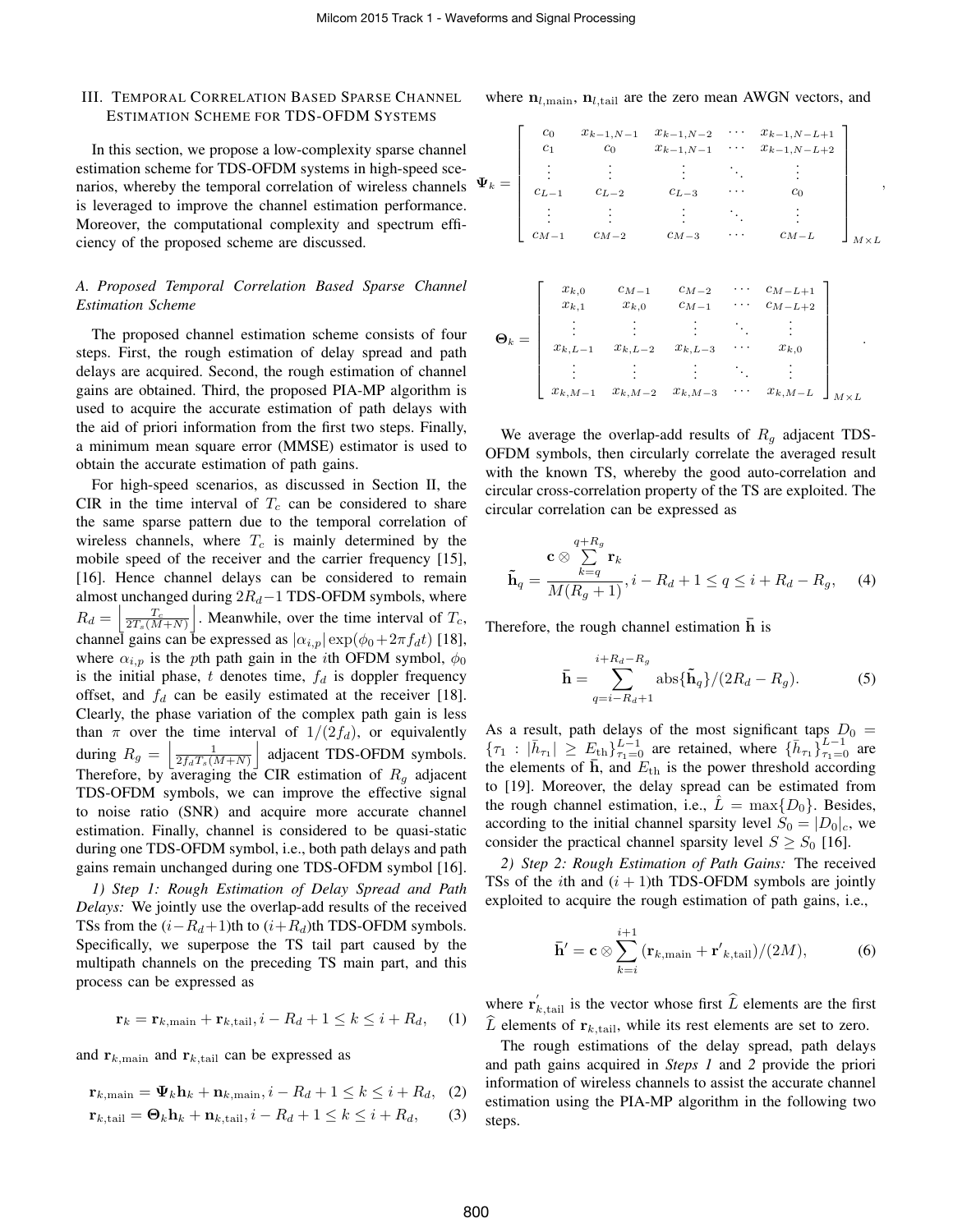*3) Step 3: Accurate Estimation of Path Delays Using PIA-MP Algorithm:* The proposed PIA-MP algorithm exploits the priori information from the rough channel estimation to improve the signal recovery accuracy and reduce the computational complexity as well as the number of iterations. To be specific, the measurement vector for Algorithm 1 is

$$
\bar{\mathbf{y}} = \sum_{k=i}^{i+1} \hat{\mathbf{y}}_k / 2 = \sum_{k=i}^{i+1} (\Phi \mathbf{h}_k + \mathbf{n}_k) / 2, \tag{7}
$$

where  $\hat{\mathbf{y}}_k$  of size  $\hat{G} = M - \hat{L} + 1$  is the estimated IBIfree region of the *k*th TDS-OFDM symbol,  $n_k$  is zero mean AWGN, and

$$
\Phi = \begin{bmatrix} c_{\hat{L}-1} & c_{\hat{L}-2} & \cdots & c_0 \\ c_{\hat{L}} & c_{\hat{L}-1} & \cdots & c_1 \\ \vdots & \vdots & \vdots & \vdots \\ c_{M-1} & c_{M-2} & \cdots & c_{M-\hat{L}} \end{bmatrix}_{\hat{G}\times\hat{L}}.
$$
 (8)

It should be pointed out that the size of the measurement matrix  $\Phi$  is adaptive to  $L$ .

The pseudocode of the proposed PIA-MP algorithm is summarized in Algorithm 1. The accurate estimation of path delays are  $D = \{ \tau_2 : |\hat{h}_{\tau_2}| > 0 \}_{\tau_2=0}^{L-1}$ , where  $\{\hat{h}_{\tau_2}\}_{\tau_2=0}^{L-1}$  are the elements of **hˆ**.

*4) Step 4: Accurate Estimation of Path Gains Using MMSE Algorithm:* After *Step 3*, we have obtained the accurate estimation of path delays. According to (7), the estimation of accurate path gains is equivalent to solve the problem below,

$$
\min_{\hat{\mathbf{h}}'|_D} \left\| \bar{\mathbf{y}} - \mathbf{\Phi}|_D \hat{\mathbf{h}}'\right|_D \Big\|_2.
$$
\n(9)

Obviously, (9) is an overdetermined problem since the size of  $\hat{\mathbf{h}}'$  is smaller than that of  $\bar{\mathbf{y}}$ . Therefore, we can use the MMSE algorithm to acquire the solution to (9), i.e.,

$$
\hat{\mathbf{h}}'\Big|_D = (\sigma^2 \mathbf{I}_S + \mathbf{\Phi}_D^H \mathbf{\Phi}_D)^{-1} \mathbf{\Phi}_D^H \mathbf{\bar{y}},\tag{10}
$$

where  $\mathbf{I}_{D\times D}$  is the identity matrix with the size of  $S \times S$ .

#### *B. Advantages of Proposed PIA-MP Algorithm*

Compared with conventional CS based channel estimation algorithms, the proposed algorithm has several attractive features. Firstly, the PIA-MP algorithm exploits the rough estimation of path delays and gains (or equivalently the locations and values of the partial large components in the target signal) as the priori information, which significantly enhances the signal recovery accuracy and reduces the number of iterations. Secondly, unlike the modified CoSaMP algorithm [5], the sizes of the IBI-free region and the measurement matrix are adaptively determined by the delay spread estimation *L*. Thirdly, the rough estimation of path gains is used to acquire the values of the nonzero elements in the target signal in every iteration (*Line 11* in Algorithm 1). In contrast, to obtain these values, the modified CoSaMP algorithm has to use MMSE, which will result in the high computation complexity.

# Algorithm 1 Priori Information Aided Matching Pursuit (PIA-MP).

**Input:** 1) Initial path delay set  $D_0$ , rough channel estimation  $\overline{\mathbf{h}}'$ , the initial channel sparsity level  $S_0$ ;

2) Noisy measurements  $\bar{y}$ , observation matrix  $\Phi$ .

Output: **h**b. 1:  $\mathbf{x}^0|_{D_0} \leftarrow \bar{\mathbf{h}}'|_{D_0};$ 2:  $u_{\text{current}} \leftarrow ||\bar{\mathbf{y}} - \mathbf{\Phi} \mathbf{x}^0||_2;$ 3:  $u_{\text{last}} \leftarrow 0$ ; 4: *u ←* + inf; 5:  $l \leftarrow 0$ ; 6:  $S \leftarrow S_0$ ; 7: **while**  $u_{\text{current}} < u$ , **do** 8: **while**  $u_{\text{current}} < u_{\text{last}}$ , **do** 9:  $l \leftarrow l + 1$ ; 10: **z**  $l \leftarrow \bar{\mathbf{y}} - \mathbf{\Phi} \mathbf{x}^{l-1};$ 11: **r**  $l \leftarrow \mathbf{\Phi}^H \mathbf{z}^l;$ 12:  $\Gamma \leftarrow \text{supt} \{ \mathbf{r}^l \rangle_S \};$ 13:  $\Omega = \Gamma \cup \text{supt} \left\{ \mathbf{x}^{l-1} \right\};$ 14:  $\mathbf{x}^{l} \big|_{\Omega} \leftarrow \bar{\mathbf{h}}' \big|_{\Omega};$ 15: **x**  $\left.\frac{l}{\Omega} \right|_{\Omega^c} \leftarrow 0;$ 16: **x**  $\langle l \leftarrow \mathbf{x}^l \rangle_S;$ 17:  $u_{\text{last}} \leftarrow u_{\text{current}};$ 18:  $u_{\text{current}} \leftarrow ||\bar{\mathbf{y}} - \mathbf{\Phi} \mathbf{x}^l||_2;$ 19: end while 20:  $u \leftarrow u_{\text{current}};$ 21:  $S \leftarrow S + 1;$ 22:  $\mathbf{x}_S \leftarrow \mathbf{x}^{l-1};$ 23: end while 24:  $\mathbf{h} \leftarrow \mathbf{x}_{S-1}$ .

## *C. Computational Complexity Analysis*

In the proposed channel estimation scheme, *Steps 1* and *2* implement the *M*-point circular correlation using fast Fourier transform (FFT), whose complexity is in the order of  $\mathcal{O}((M \log_2 M)/2)$ . While in *Step 3*, our algorithm avoids the matrix inversion operation due to the rough estimation of path gains. In *Step 4*, the MMSE operation requires the matrix inversion operation with the complexity of  $\mathcal{O}(GS^2 + S^3)$ . Consequently, the main computational burden comes from *Step 4*. Hence the complexity of our proposed algorithm is  $C_{\text{PIA}-\text{MP}} = \mathcal{O}(GS^2 + S^3).$ 

The conventional CoSaMP algorithm and the modified CoSaMP algorithm can be shown to have the computational complexity of  $C_{\text{CoSaMP}} = \mathcal{O}(4GS^3 + 8S^4)$  and  $C_{\text{mCoSaMP}} =$  $\mathcal{O}((S - S_0)(4GS^2 + 8S^3))$ , respectively [5]. In contrast, our algorithm acquires this information at the cost of very low complexity of  $\mathcal{O}((M \log_2 M)/2)$ .

Considering the typical case of the ITU-VA channel [17] where we have  $S = 6$ ,  $G = 236$  and  $S_0 = 4$ , based on the discussion above, we have  $C_{\text{PIA}-\text{MP}}/C_{\text{CoSaMP}} \approx 4.07\%$  and  $C_{\text{PIA}-\text{MP}}/C_{\text{mCoSaMP}} \approx 12.20\%.$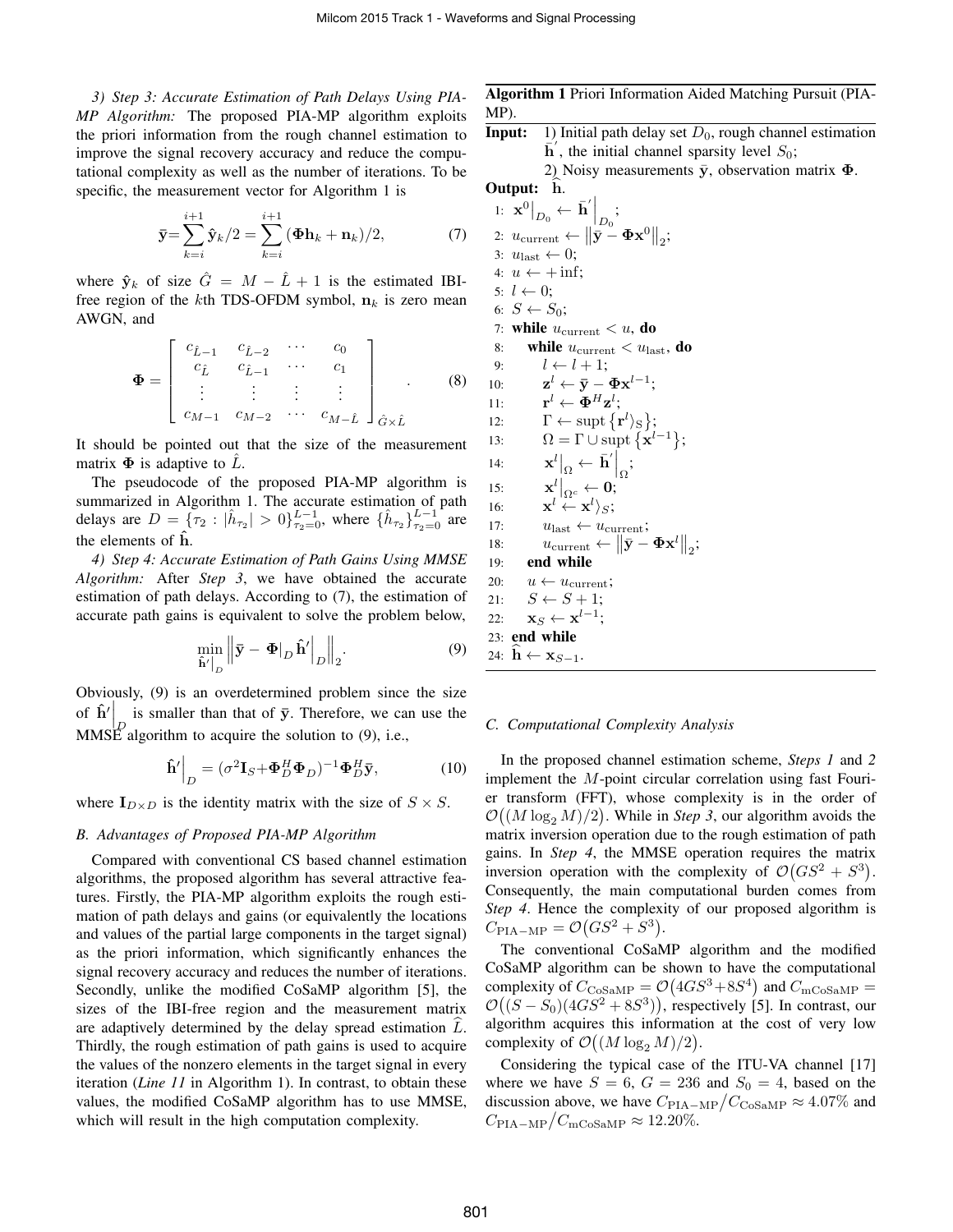TABLE I SPECTRUM EFFICIENCY COMPARISON

| TS length  | DPN-OFDM | Modified CoSaMP | PIA-MP |
|------------|----------|-----------------|--------|
| $M = N/4$  | 66.67%   | 80.00%          | 80.00% |
| $M = N/8$  | 80.00%   | 88.89%          | 88.89% |
| $M = N/16$ | 88.89%   | $94.12\%$       | 94.12% |

## *D. Spectrum Efficiency Analysis*

According to the definition of spectrum efficiency for TDS-OFDM systems [16], we compare the spectrum efficiency of DPN-OFDM scheme, the modified CoSaMP algorithm based scheme, and the proposed channel estimation scheme. DPN-OFDM scheme suffers from an obvious reduction of spectrum efficiency since an extra PN sequence is used to prevent the second PN sequence from being contaminated by the preceding OFDM symbol. In contrast, both the proposed channel estimation scheme and the modified CoSaMP algorithm based scheme have the high spectrum efficiency since only a single PN sequence is used. Even in the extreme case that the actual delay spread is equal to the TS length, we can slightly extend the length of the TS to guarantee an IBI-free region. Although this TS extension would reduce the spectrum efficiency, the penalty is very small since the required size of the IBI-free region to reconstruct the CIR is small compared with the size of the TS.

It should pointed out that our proposed channel estimation scheme requires smaller size of IBI-free region than that of the modified CoSaMP based scheme in practice, which will be discussed in Section IV. Therefore, to combat channels with long delay spread, the spectrum efficiency of our proposed scheme is higher than that of the modified CoSaMP based scheme.

#### IV. SIMULATION RESULTS

This section investigated the mean square error (MSE) performance of the proposed channel estimation scheme for TDS-OFDM systems, where the MSE performance of DPN-OFDM scheme [3] and the modified CoSaMP algorithm based scheme [5] were provided for performance comparison. The system parameters were set as follows:  $f_c = 643$  MHz,  $f_s = 7.56 \text{ MHz}$ ,  $N = 2048$ , and  $M = 256$  for single PN based TDS-OFDM transmission schemes or  $M = 2 \times 256$  for DPN-OFDM transmission scheme. Uncoded QPSK modulation scheme was used in simulations. Besides, simulations adopted ITU-VA channel model and the China digital television test 8th channel model (CDT-8) [3].

Fig. 3 shows the sparse signal recovery probability of four different CS signal recovery algorithms against the varying sizes of the IBI-free region , where the static ITU-VA channel at  $SNR = 20$  dB is considered. In the simulation, we consider that if the MSE performance of the signal estimation is lower than 10*−*<sup>2</sup> , the recovery result is regarded to be correct [5]. From Fig. 3, it can be observed that the proposed PIA-MP algorithm outperforms other conventional CS algorithms. The CoSaMP algorithm and the modified CoSaMP algorithm



Fig. 3. Target signal recovery probability against the IBI-free region size at SNR=20dB.

require the IBI-free region sizes 30 and 40 to recovery the sparse signal with the probability one, respectively. In contrast, the proposed PIA-MP algorithm only needs 7 observation samples. This indicates that, compared with the CoSaMP algorithm and the modified CoSaMP algorithm, PIA-MP algorithm reduces 82*.*5% and 76*.*7% observation samples, respectively. It is because that the proposed PIA-MP algorithm benefits from the priori information from the rough channel estimation, i.e., not only the locations, but also the values of the partial large components in the target signal. Therefore, the proposed PIA-MP algorithm can combat the CIR with longer delay spread. That is to say, to combat the CIR with very long delay spread, the proposed scheme requires much smaller number of observation samples or smaller size of the TS than the conventional CS algorithms, which implies the proposed algorithm enjoys higher spectrum efficiency since the required overhead for channel estimation is reduced.

Fig. 4 and Fig. 5 compare the MSE performance of channel estimation and bit error rate (BER) performance of data demodulation of different channel estimation schemes, respectively. In the simulation, we consider ITU-VA channel and CDT-8 channel with the receiver's mobile speed of 120km/h. From Fig. 4 and Fig. 5, it can be observed that the modified CoSaMP based channel estimation scheme is better than DPN-OFDM scheme over ITU-VA channel, but it suffers from an obvious performance loss over CDT-8 channel. Meanwhile, the proposed scheme outperforms other schemes in various scenarios, especially under severe multipath channels with long delay spread (e.g., the time-varying CDT-8 channel). It should be pointed out that the proposed channel estimation scheme has higher spectrum efficiency than the DPN-OFDM scheme.

The superior performance of the proposed scheme over severe multipath channels is contributed by three reasons. First, we exploit the overlap-add results of TSs in several continuous TDS-OFDM symbols to improve the accuracy of rough channel estimation, whereby the temporal correlation of wireless channels is leveraged. Second, the sizes of IBIfree region and measurement matrix are adaptive, which can improve the signal recovery accuracy of the PIA-MP algorithm. Third, the proposed PIA-MP algorithm uses the priori information to further improve the channel estimation